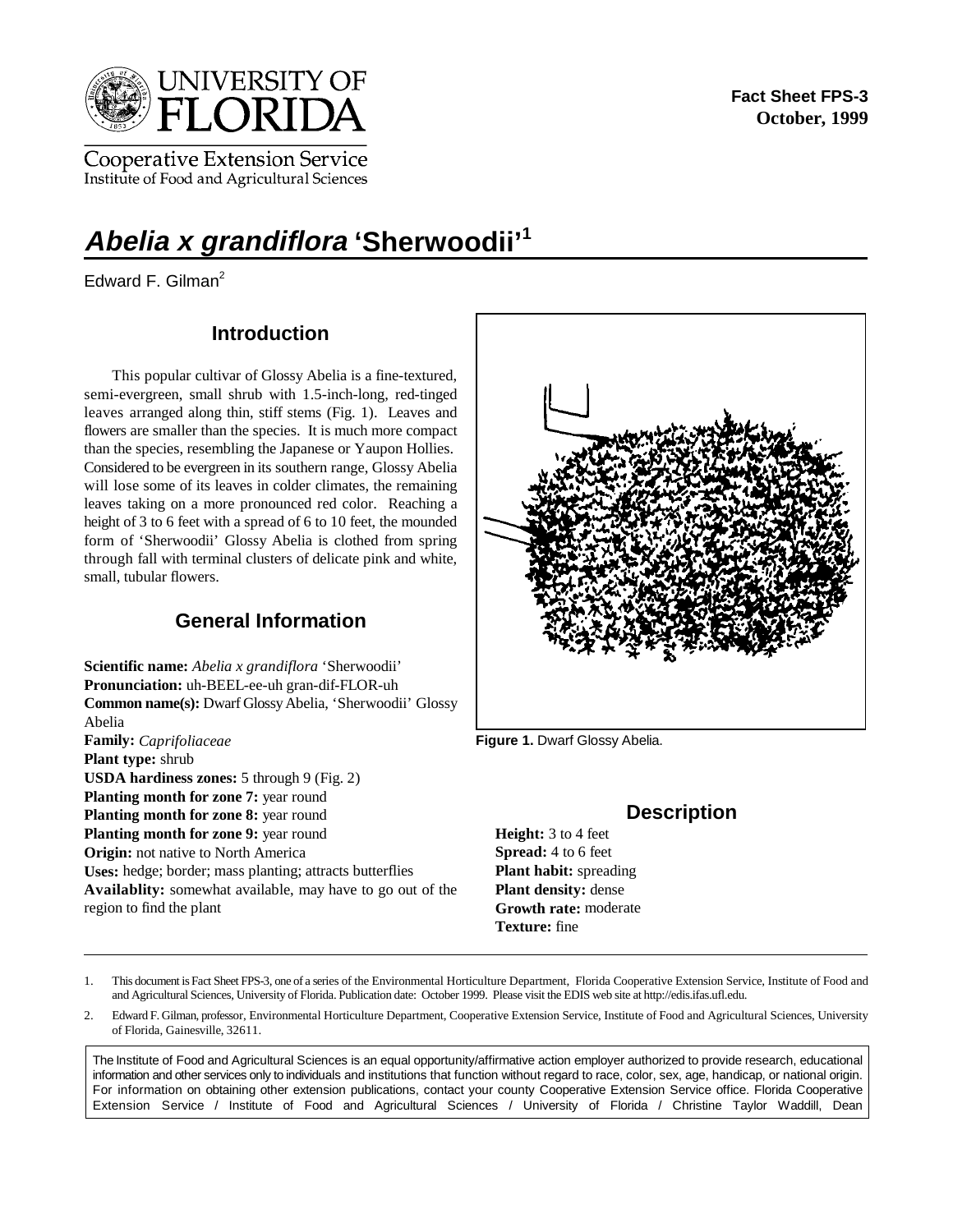

**Figure 2.** Shaded area represents potential planting range.

**Foliage** 

**Leaf arrangement:** whorled **Leaf type:** simple **Leaf shape:** ovate **Leaf venation:** pinnate **Leaf type and persistence:** evergreen **Leaf blade length:** less than 2 inches Leaf color: purple or red **Fall color:** purple **Fall characteristic:** showy

#### **Flower**

**Flower color:** pink **Flower characteristic:** spring flowering; summer flowering; fall flowering; pleasant fragrance

#### **Fruit**

**Fruit shape:** oval **Fruit length:** less than .5 inch **Fruit cover:** dry or hard

**Fruit color:** tan **Fruit characteristic:** inconspicuous and not showy

**Trunk and Branches**

**Leaf margin:** serrate **Trunk/bark/branches:** not particularly showy; typically multitrunked or clumping stems **Current year stem/twig color:** reddish **Current year stem/twig thickness:** thin

# **Culture**

Light requirement: plant grows in part shade/part sun **Soil tolerances:** slightly alkaline; clay; sand; acidic; loam **Drought tolerance:** moderate **Soil salt tolerances:** poor **Plant spacing:** 36 to 60 inches